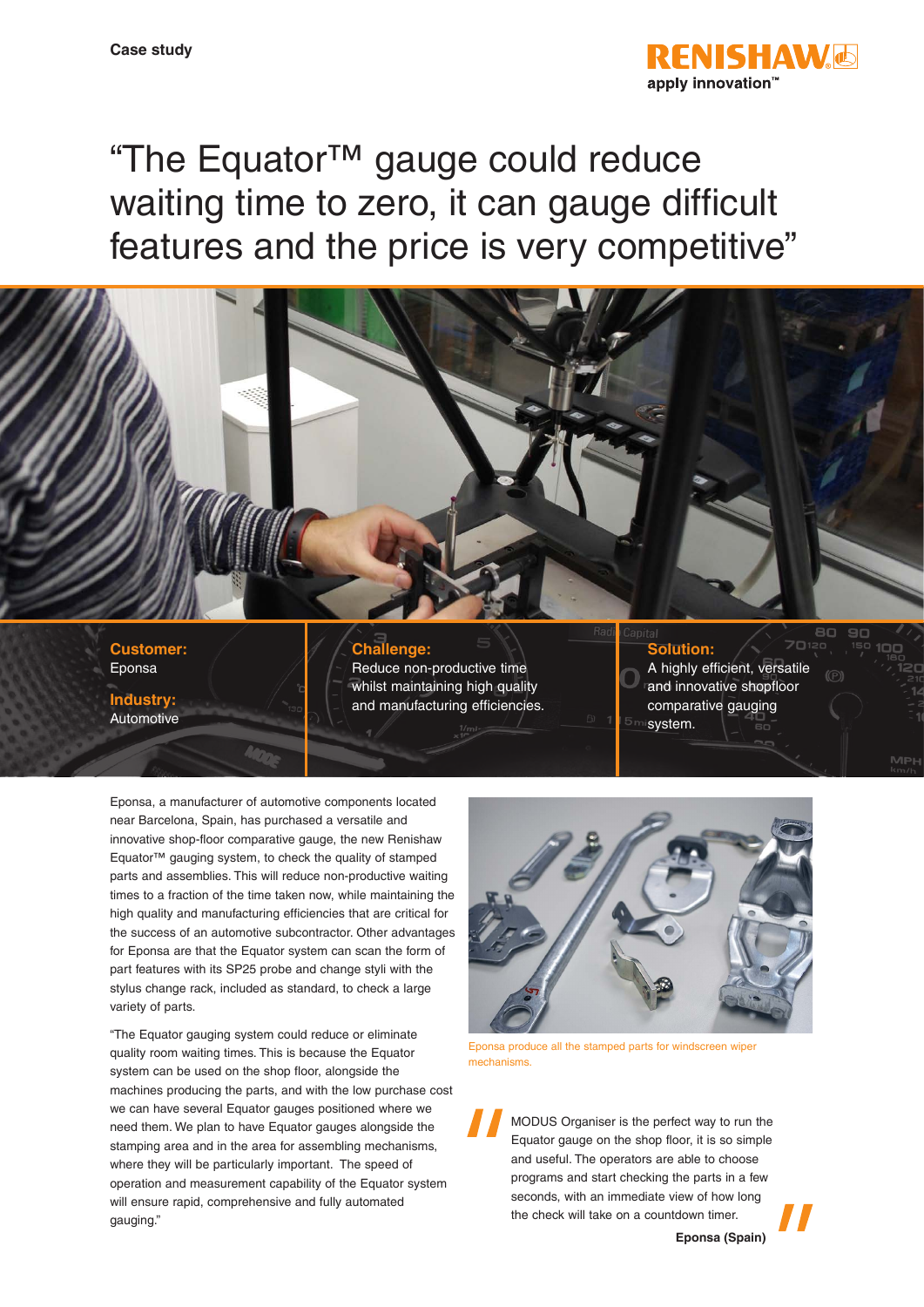

An Eponsa engineer loads a wiper mechanism part onto Equator ready for gauging.

## **Automated shop-floor gauging**

Eponsa believes that the Equator system will be welcomed on the shop floor since it will reduce the workload considerably. Eponsa operators are inspecting thousands of parts every day, using documented procedures. Visual checks are done to ensure holes are present and that there are no cracks in the material, followed by dimensional measurements with hand instruments like callipers and plug gauges. Because the stamping processes are automated, making them very consistent and reducing the chances of human error, operators can usually detect potential problems before scrap parts are made, to ensure 100% good parts. However measurement with hand gauges is time consuming, repetitive and all down to the skill of the operator - there is more chance of the inspection process being wrong than the manufacturing process. The repeatability of the Equator system is set to change all that.



Equator has overcome difficulties of gauging a conical hole on a motor crank arm.

The Equator gauging system provides an independent and traceable test of part quality, with the difference that all the operators can use it rather than just quality staff – currently a quality inspector walks around the plant constantly checking that procedures are being followed and parts are good. This is done with a visual check followed by taking the last part in every batch and performing a full inspection in the quality room. Experience has shown that if the last part is good then the whole batch is good, but this still means a long queue at the quality room.

## **Easy shop floor use**

The Equator system includes easy to use graphical software called MODUS™ Organiser, which is designed for shop floor operators to activate checks, with just a few minutes of training. This software is vital to the operation of the Equator system, "MODUS Organiser is the perfect way to run the Equator gauge on the shop floor, it is so simple and useful. The operators are able to choose programs and start checking the parts in a few seconds, with an immediate view of how long the check will take on a countdown timer. Once the check is complete the operator sees a clear indication of whether a part has passed or failed – in the quality department we then only have to deal with any suspicious parts, instead of every part. This is reducing the load on the quality department considerably."

### **Controlled access to programs**

The gauging programs are written using Renishaw MODUS software, but use of this is access-controlled. As Eponsa says "It is a very good idea that only programmers can create and change programs, we can then set up the Equator gauges knowing that the programs are running correctly and operators will not be making any changes.